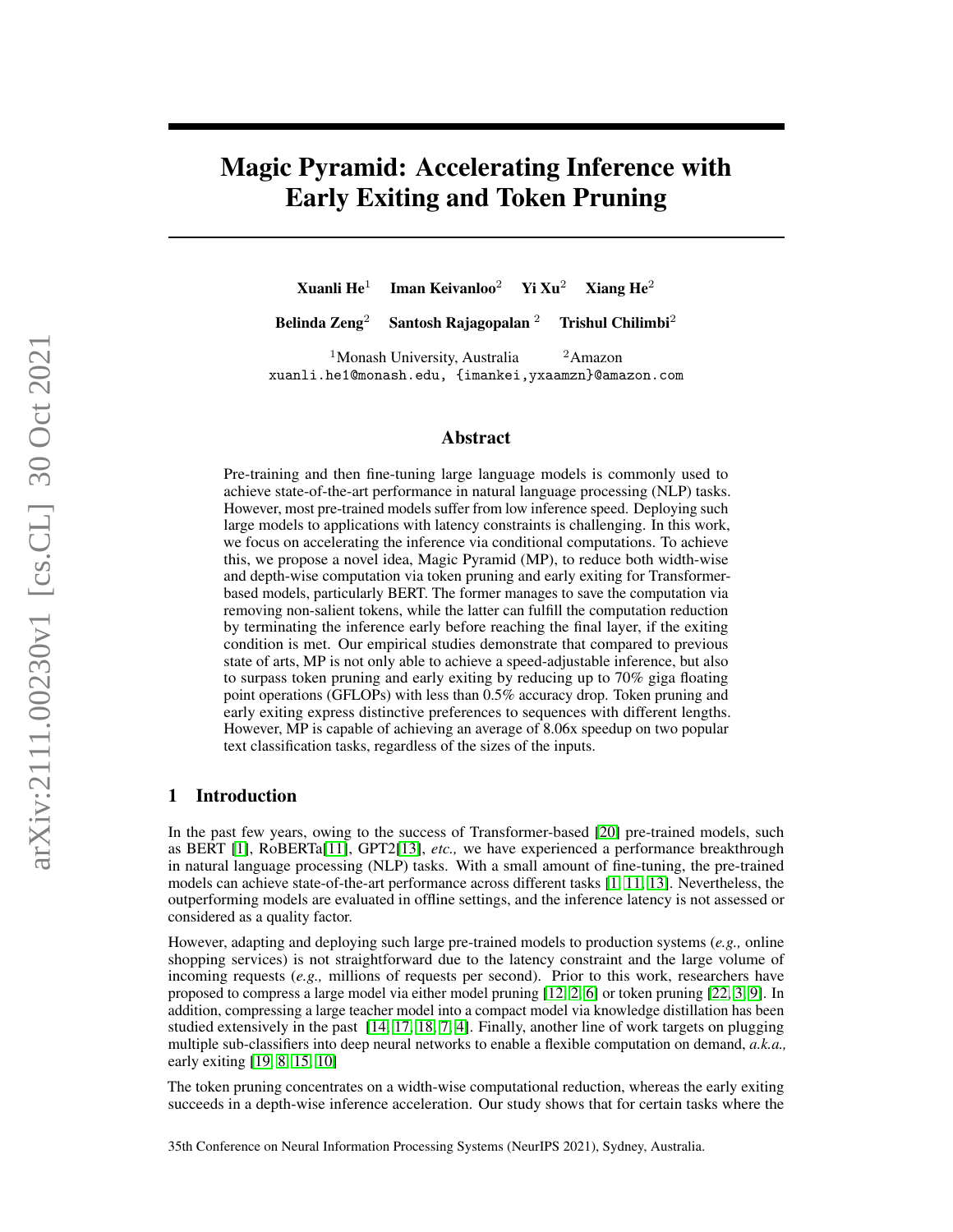<span id="page-1-0"></span>

Figure 1: Speedup of LTP (token pruning), FastBERT (early exiting) and MP (ours) under different sequence lengths on Yelp and AG news. X axis is sequence length, while Y axis is speedup. short: 1-35 tokens; middle: 35-70 tokens; long: >70 tokens

input data is diverse (in terms of sequence length), these two latency reduction methods perform in the opposite direction. As illustrated in Figure [1](#page-1-0) (a), speedup  $(Y \text{ axis})$  achieved via early exiting (FastBERT) decreases for long input sizes (X axis). However, token pruning (LTP) speedup rises as the input size increases. We believe these two approaches are orthogonal and can be combined into a single model to maintain the latency reduction gain across the variable input length. In this work, we present a novel approach, *Magic Pyramid* (MP), to encourage a speed-adjustable inference. The contribution of this paper includes:

- Our empirical study shows that token pruning and early exiting are potentially orthogonal. This motivates further research on employing the two orthogonal inference optimization methods within a single model for model inference acceleration.
- We propose a method (referred to as Magic Pyramid) to exploit the synergy between token pruning and early exiting and attain higher computational reduction from width and depth perspectives.
- Compared to two strong baselines, our approach can significantly accelerate the inference time with an additional  $0.5-2x$  speedup but less than  $0.5\%$  degradation on accuracy across five classification tasks.

## 2 Related Work

Large pre-trained models have demonstrated that increasing the model capacity can pave the way for the development of superior AI. However, as we have limited resources allocated for production systems, there has been a surge of interest in efficient inference. Previous works [\[14,](#page-6-8) [17,](#page-7-2) [18,](#page-7-3) [7,](#page-6-9) [4\]](#page-6-10) have opened a window into an effective model compression via knowledge distillation (KD) [\[5\]](#page-6-14). The core of KD is to use a compact student model to mimic the behavior or structure of a large teacher model. As such, the performance of the student model is as accurate as its teacher, but consuming less computation.

Other researchers approach efficient inference by manipulating the original model. One elegant solution is pruning, which can reduce the computation by removing non-essential components. These components can be either model parameters (model pruning) [\[12,](#page-6-3) [2,](#page-6-4) [6\]](#page-6-5) or tokens (token pruning) [\[22,](#page-7-1) [3,](#page-6-6) [9\]](#page-6-7). In addition, one can boost the speed of the numerical operations of a model through quantization [\[24,](#page-7-5) [23,](#page-7-6) [16\]](#page-6-15).

The aforementioned works lack flexibility in terms of the speedup, albeit some success. To satisfy varying demands, we have to train multiple models. Since deep neural networks can be considered as a stack of basic building blocks, a list of works introduces early exiting [\[19,](#page-7-4) [8,](#page-6-11) [15,](#page-6-12) [10\]](#page-6-13), which attaches a set of sub-classifiers to these sub-networks to encourage an adjustable inference within a single model, when needed. As opposed to the prior works, which focus on the one-dimensional speedup, this work takes the first step to superimpose token pruning on early exiting. Our empirical studies confirm that these two approaches can accelerate the inference collaboratively and significantly.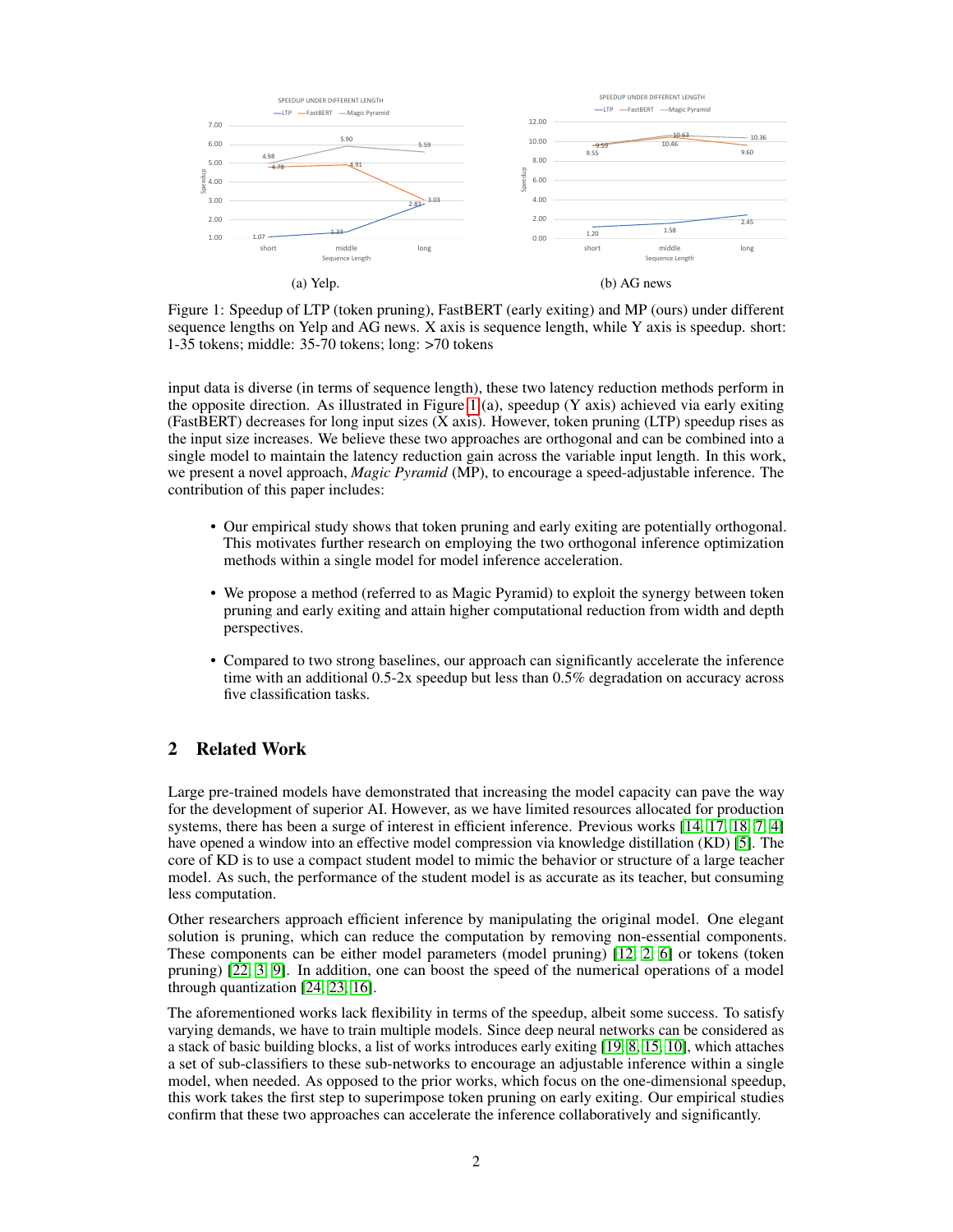### <span id="page-2-2"></span>3 Methodology - Proposed Method

Prior to this work, token pruning and early exiting have been proven to be effective in accelerating the inference [\[22,](#page-7-1) [3,](#page-6-6) [15,](#page-6-12) [10,](#page-6-13) [9\]](#page-6-7). However, as shown in Figure [1,](#page-1-0) these approaches fall short of reducing the latency at two ends, *i.e.,* short sequences and long sequences. For example, Figure [1](#page-1-0) (a) shows that LTP (token-pruning) provides the highest speed-up for long input sequences. While FastBERT (early exiting) speedup drops as the input size increases from short to long. Therefore we propose a novel approach: *Magic Pyramid* (MP), which benefits from a combination of token pruning and early exiting. Figure [2](#page-2-0) provides a schematic illustration of MP. First of all, MP enables to terminate an inference at any layer when needed. Second, with the increase of the depth of Transformer, redundant tokens can be expelled. The detailed designs are provided in the rest of this section.

<span id="page-2-0"></span>

Figure 2: Schematic illustration of magic pyramid for a sentiment analysis task

Transformer architecture Owing to it outstanding performance, Transformer [\[20\]](#page-7-0) has become a de facto model for NLP tasks, especially after the triumph of pre-trained language models [\[1,](#page-6-0) [11,](#page-6-1) [13\]](#page-6-2). A standard Transformer is comprised of L stacked Transformer blocks:  ${B_l}_{l=1}^L$ , where each block  $B_l$  is formulated as:

$$
H'_{l} = \text{MultiHead}(H_{l-1})
$$
\n<sup>(1)</sup>

$$
H_l = \text{FFN}(H_l') \tag{2}
$$

where  $H \in \mathbb{R}^{n \times d}$  and  $H' \in \mathbb{R}^{n \times d}$  are the hidden states. *n* is sequence length, while *d* is the feature dimension. MultiHead and FFN are multi-head attention module and position-wise feedforward module respectively. We omit Residual module and Layernorm module in between for simplicity.

Early exiting As shown in Figure [2,](#page-2-0) in addition to the Transformer backbone and a main classifier, one has to attach an individual sub-classifier module (subclassifier( $\cdot$ )) to the FFN of each Transformer block  $B_i$ . As such, one can choose to terminate the computation at any layer, when a halt value  $\tau$  is reached.

Following [\[10\]](#page-6-13), the subclassifier( $\cdot$ ) consists of a Transformer block B, a pooling layer Pooler and a projection layer Projector with a softmax function. Pooler extracts the hidden states of [CLS] as the representation of the input, while Projector projects the dense vector into  $N$ -class logits.

Similar to [\[10\]](#page-6-13), we leverage a two-stage fine-tuning to enhance the performance of sub-classifiers via knowledge distillation. Specifically, we first train the Transformer backbone and the primary classifier through a standard cross entropy between the ground truth y and the predictions  $y'$ . Afterward, we freeze the backbone and the primary classifier, but train each subclassifier( $\cdot$ ) via a Kullback–Leibler divergence:

$$
D_{KL}(p_s, p_t) = \sum_{i=1}^{N} p_s(i) * \log \frac{p_s(i)}{p_t(i)}
$$
(3)

where  $p_s$  and  $p_t$  are the predicted probability distribution from the subclassifier( $\cdot$ ) and the main classifier respectively. Since there are  $L - 1$  sub-classifiers, the loss of the second stage can be formulated as:

<span id="page-2-1"></span>
$$
\mathcal{L}(p_{s_1}, ..., p_{s_{L-1}}, p_t) = \sum_{l=1}^{L-1} D_{KL}(p_{s_i}, p_t)
$$
\n(4)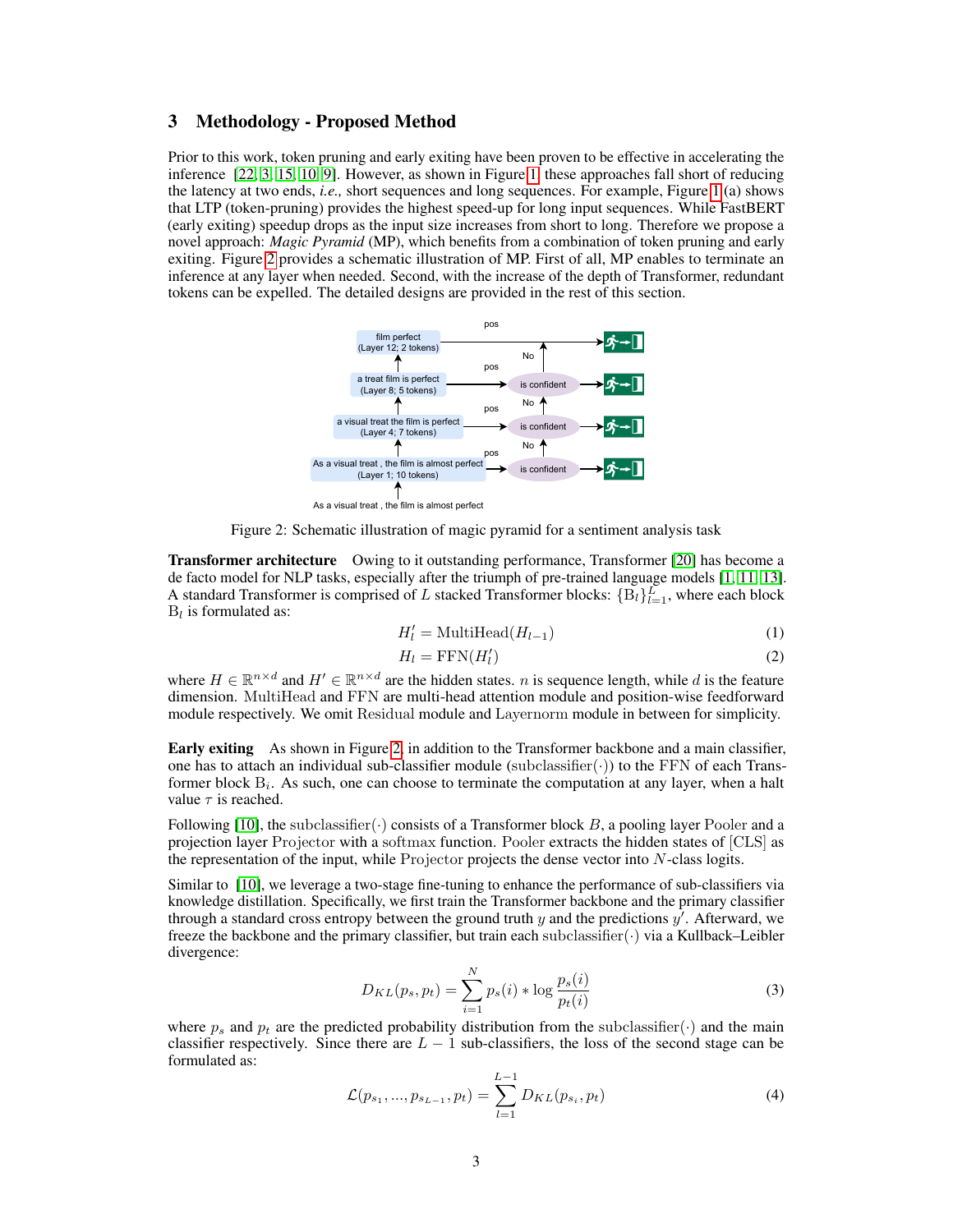Once all modules are well-trained, we can stitch them together to achieve a speed-adjustable inference. At each layer l, we first obtain the hidden states  $H_l$  from the Transformer block  $B_l$ . Then a probability  $p_{s_l}$  can be computed from subclassifier  $(H_l)$ . One can use  $p_{s_l}$  to calculate the uncertainty  $u_l$  via:

$$
u_l = \frac{\sum p_{s_l} \log p_{s_l}}{\log \frac{1}{N}}\tag{5}
$$

<span id="page-3-0"></span>where  $u_l$  is bound to  $\{0, 1\}$ . If  $u_l \leq \tau$ , we can terminate the computation. A larger  $\tau$  suggests a faster exit.



Figure 3: An example of attention probability in a single head. Darker color suggests a higher attention score. The bottom heatmap is the column mean of the attention matrix.

Token pruning The core of the Transformer block is the MultiHead module, which is responsible for a context-aware encoding of each token. Notably, we compute pairwise importance among all tokens within the input via self-attention. The attention score of each head h between  $x_i$  and  $x_j$  is obtained from:

$$
A^{h}(x_{i}, x_{j}) = \text{softmax}(\frac{H(x_{i})^{T} \mathbf{W}_{q}^{T} \mathbf{W}_{k} H(x_{j})}{\sqrt{d}})
$$
(6)

where  $H(x_i) \in \mathbb{R}^d$  and  $H(x_j) \in \mathbb{R}^d$  are the hidden states of  $x_i$  and  $x_j$  respectively.  $\mathbf{W}_q \in \mathbb{R}^{d_h \times d}$ and  $\mathbf{W}_k \in \mathbb{R}^{d_h \times d}$  are learnable parameters.  $d_h$  is set to  $d/N_h$ , and  $N_h$  is the number of heads used in the Transformer block B. Since we have to conduct  $n^2$  such operation to acquire an attention score matrix  $A \in \mathbb{R}^{n \times n}$ , the complexity of MultiHead quadratically scales with the sequence length. Therefore, we encounter a computational bottleneck when working on long sequences. However, if we take the average of  $A$  along the *i*th column, we notice that the different tokens have distinctive scores as shown in Figure [3.](#page-3-0) Tokens with large scores tend to be more salient than others, as they receive more attention. As such, we can prune the non-salient tokens to save the computation. We formally define an importance score of each token  $x_i$  at layer l as:

$$
s^{l}(x_{i}) = \frac{1}{N_{h}} \frac{1}{n} \sum_{h=1}^{N_{h}} \sum_{j=1}^{n} A_{l}^{h}(x_{i}, x_{j})
$$
\n(7)

Before this work, researchers have proposed two approaches to remove the unimportant tokens based on  $s^l(\cdot)$ : *i*) top-k based pruning and *ii*) threshold-based pruning [\[3,](#page-6-6) [22,](#page-7-1) [9\]](#page-6-7). In this work, we follow [\[9\]](#page-6-7), which leverages a layer-wise learnable threshold to achieve a fast inference and is superior to other works[\[22,](#page-7-1) [3\]](#page-6-6). We first fine-tune Transformer parameters Θ on a downstream task. Then we introduce a two-stage pruning scheme to seek a suitable threshold  $\Delta$  and  $\Theta$ , which can accelerate the inference and maintain a decent accuracy. In the first pruning stage, we apply a gating function  $\sigma(\cdot)$  to weight the outputs  $H_l$  from the current layer l, before we pass them to the next layer  $l + 1$  like this:

$$
M^{l}(x_{i}) = \sigma\left(\frac{s^{l}(x_{i}) - \Delta^{l}}{T}\right)
$$
\n(8)

$$
\hat{H}_l(x_i) = H_l(x_i) \otimes M^l(x_i) \tag{9}
$$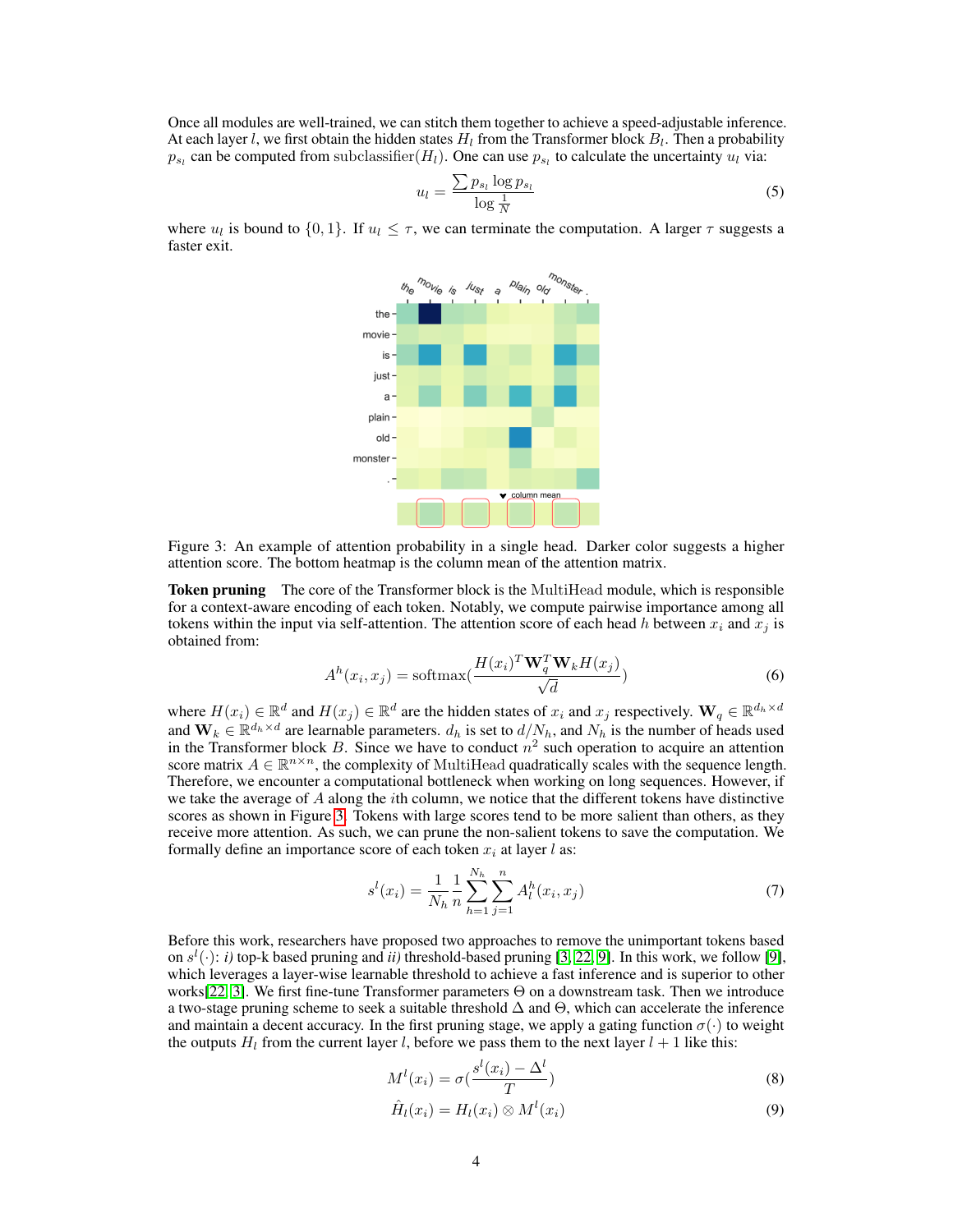where  $\sigma$  is a sigmoid function,  $\otimes$  is an element-wise multiplication, T is a temperature parameter and  $\Delta^l \in \mathbb{R}$  is a learnable threshold at layer *l*. If  $M^l(x_i)$  approaches zero,  $\hat{H}_l(x_i)$  will become zero as well. As such,  $\hat{H}_l(x_i)$  has no impact on the subsequent layers. At this stage, since  $\sigma(\cdot)$  allows the flow of the back-propagation, both  $\Theta$  and  $\Delta$  can be optimized. In addition, [\[9\]](#page-6-7) also impose a L1 loss on  $M$  as a regularizer to encourage the pruning operation. Please refer to their paper for the details.

In the second pruning stage, we binarize the mask values at the inference time via:

$$
M^{l}(x_{i}) = \begin{cases} 1, & s^{l}(x_{i}) - \Delta^{l} > 0.5\\ 0, & \text{otherwise} \end{cases}
$$
 (10)

If  $s^l(x_i)$  is below the threshold  $\Delta^l$ ,  $x_i$  is subject to the removal from layer l and will not contribute towards the final predictions. We freeze  $\Delta$  but update  $\Theta$ , such that the model can learn to accurately predict the labels merely conditioning on the retained tokens.

## 4 Experiments

<span id="page-4-0"></span>To examine the effectiveness of the proposed approach, we use five language understanding tasks as the testbed. We describe our datasets and our experimental setup in the following.

| Data                                | Train | <b>Test</b> | Task               |  |  |
|-------------------------------------|-------|-------------|--------------------|--|--|
| AG news                             | 120K  | 7.6K        | topic              |  |  |
| Yelp                                | 560K  | 38K         | sentiment          |  |  |
| QQP                                 | 364K  | 40K         | paraphrase         |  |  |
| <b>MRPC</b>                         | 3.7K  | 408         | paraphrase         |  |  |
| <b>RTE</b>                          | 2.5K  | 2.77        | language inference |  |  |
| Table 1: The statistics of datasets |       |             |                    |  |  |

<span id="page-4-1"></span>Datasets The first two tasks are: *i)* AG news topic identification [\[25\]](#page-7-7), and *ii)* Yelp polarity sentiment classification [\[25\]](#page-7-7). The last three are: *i)* Quora Question Pairs (QQP) similarity detection dataset, *ii)* Microsoft Research Paraphrase Corpus (MRPC) dataset and *iii)* Recognizing Textual Entailment (RTE) dataset. All datasets are from GLUE benchmark [\[21\]](#page-7-8) and focus on predicting between a sentence pair. The datasets are summarized in Table [1.](#page-4-0)

| Datasets    | <b>BERT</b> | <b>DistilBERT</b> | <b>LTP</b>  | FastBERT     | $MP$ (ours)  |
|-------------|-------------|-------------------|-------------|--------------|--------------|
| AG news     | $3, -,-,-$  | $3, -,-,-$        | $3,1,2,-$   | $3, -1, -2$  | 3, 1, 2, 2   |
| Yelp        | $3, -,-,-$  | $3, -,-,-$        | $3,1,2,-$   | $3, -,-, 2$  | 3,1,2,2      |
| <b>OOP</b>  | $5, -,-,-$  | $5, -,-,-$        | $5,2,5,-$   | $5, -,-, 5$  | 5,2,5,5      |
| <b>MRPC</b> | $10,-,-,-$  | $10, -,-,-$       | $10,10,5,-$ | $10, -,-, 5$ | 10, 10, 5, 5 |
| <b>RTE</b>  | $10,-,-,-$  | $10, -,-,-$       | $10,10,5,-$ | $10, -,-, 5$ | 10, 10, 5, 5 |

Table 2: The number of epochs used for regular training, soft pruning, hard pruning, subclassifiers training on different datasets. "-" indicates the corresponding stage is inactive.

Experimental setup We compare our approach with four baselines: *i)* standard BERT [\[1\]](#page-6-0), *ii)* distilBERT [\[14\]](#page-6-8), *iii)* learned token pruning (LTP) [\[9\]](#page-6-7) and *iv)* FastBERT [\[10\]](#page-6-13). Except distilBERT, all approaches are fine-tuned on uncased BERT-base model (12 layers).

For training, we use a batch size of 32 for QQP, MRPC, and RTE. We set this to 64 for AG news and Yelp. Since different approaches adopt different training strategies, we unify them as four steps:

- 1. Regular training: training a model  $\Theta$  without additional components;
- 2. Soft pruning: training a model  $\Theta$  and threshold  $\Delta$ ;
- 3. Hard pruning: training a model  $\Theta$  with the binarized mask values;
- 4. Sub-classifiers training: training sub-classifiers on Equ. [\(4\)](#page-2-1). For MP, we also activate the pruning operations.

We report the number of the training epochs of different steps for all approaches in Table [2.](#page-4-1) Similar to [\[9\]](#page-6-7), we vary the threshold of the final layer  $\Delta^L$  from 0.01 to 0.08, and the threshold for  $\Delta^l$  is set to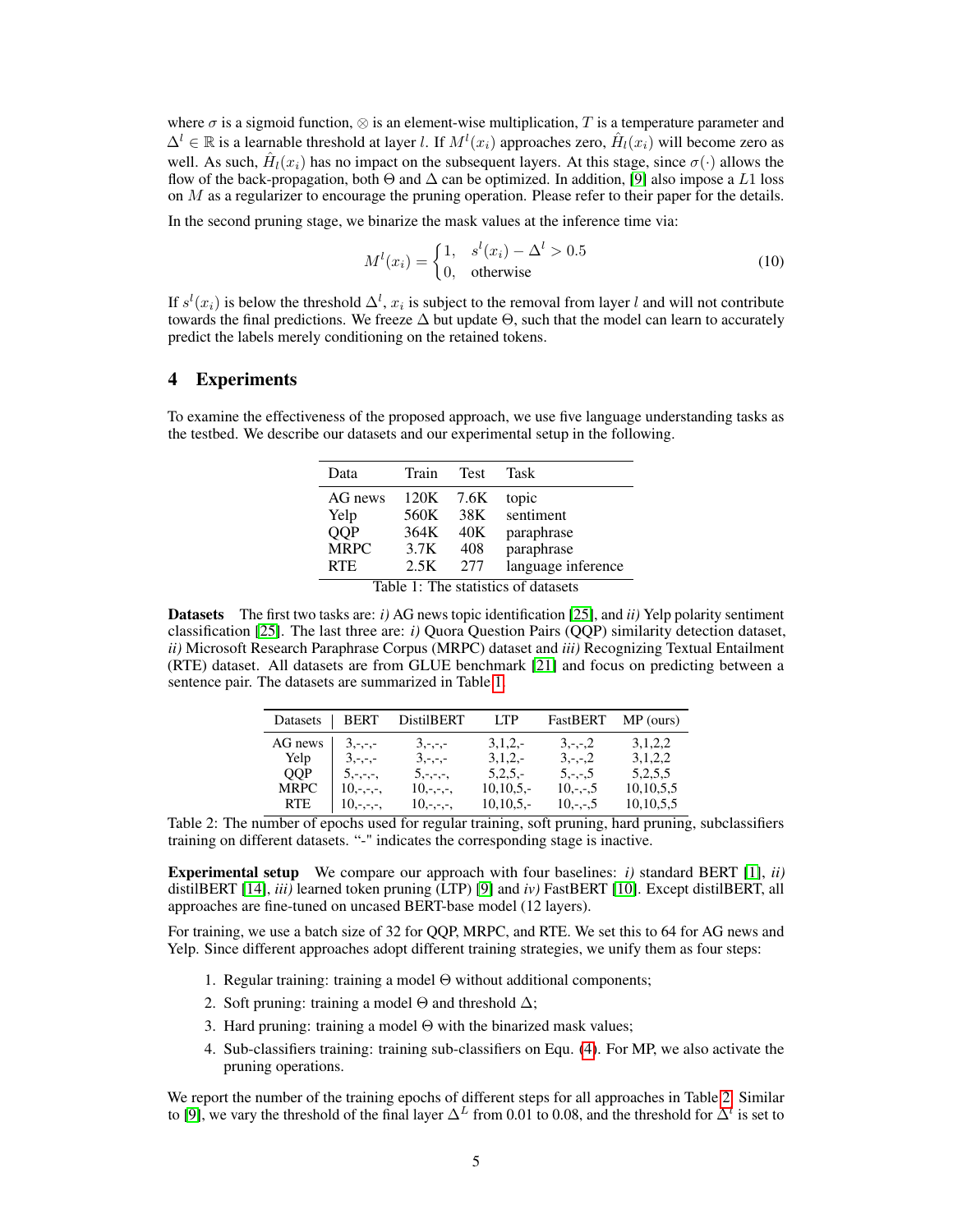$\Delta^L l/L$ . We search the temperature T in a search space of {1e–5,2e–5,5e–5} and vary  $\lambda$  from 0.001 to 0.2. We use a learning rate of 2e−5 for all experiments. We consider accuracy for the classification performance and giga floating point operations (GFLOPs) for the speedup.

<span id="page-5-0"></span>

|             | AG news |                           |      | Yelp                                                        |      | OOP                                        |      | MRPC               |      | <b>RTE</b>    |  |
|-------------|---------|---------------------------|------|-------------------------------------------------------------|------|--------------------------------------------|------|--------------------|------|---------------|--|
|             | Acc.    | <b>GFLOPs</b>             | Acc. | <b>GFLOPs</b>                                               | Acc. | GFLOPs                                     | Acc. | GFLOPs             | Acc. | <b>GFLOPs</b> |  |
| <b>BERT</b> |         | 94.3 9.0 $(1.00x)$   95.8 |      | $17.2 (1.00x)$   91.3 5.1 (1.00x)   85.3 9.2 (1.00x)   68.6 |      |                                            |      |                    |      | 11.2(1.00x)   |  |
| distilBERT  |         | 94.4 4.5 $(2.00x)$ 95.7   |      | 8.6(2.00x)                                                  |      | 90.4 2.6 (2.00x)   84.6 4.6 (2.00x)        |      |                    | 58.8 | 5.6(2.00x)    |  |
| LTP -       |         | 94.3 $5.3(1.72x)$ 94.7    |      | 7.4(2.32x)                                                  |      |                                            |      |                    |      | 7.5(1.50x)    |  |
| FastBERT    |         | 94.3 2.3 $(3.97x)$        | 94.8 | 2.8(6.18x)                                                  | 90.7 | 1.6(3.20x)                                 |      | 84.3 4.3 $(2.13x)$ | 67.6 | 8.4(1.33x)    |  |
| MP (ours)   |         | 94.3 1.8 (4.95x)   94.5   |      | 2.1(8.25x)                                                  |      | 90.4 1.3 (4.03x)   83.8 3.3 (2.77x)   67.5 |      |                    |      | 6.5(1.72x)    |  |

<span id="page-5-1"></span>Table 3: The accuracy and GFLOPs of BERT [\[1\]](#page-6-0), distilBERT [\[14\]](#page-6-8), LTP (learned token pruning) [\[9\]](#page-6-7), FastBERT [\[10\]](#page-6-13) and MP (ours) on different datasets. The numbers in parentheses are speedup.

|                                                                                                    | AG news |                                                                                     |  | Yelp |  |     |
|----------------------------------------------------------------------------------------------------|---------|-------------------------------------------------------------------------------------|--|------|--|-----|
|                                                                                                    |         | $\begin{array}{cccccc} \n\vert & 0.1 & 0.5 & 0.8 & \vert & 0.1 & 0.5 \n\end{array}$ |  |      |  | 0.8 |
| FastBERT 3.97x 10.30x 11.95x 3.15x 6.18x 8.84x<br>MP (ours) 4.95x 10.53x 11.95x 5.35x 8.25x 10.10x |         |                                                                                     |  |      |  |     |
|                                                                                                    |         |                                                                                     |  |      |  |     |
| Table 4: Speedup of FastBERT and MP with different $\tau$ .                                        |         |                                                                                     |  |      |  |     |

For token pruning approach, previous works [\[22,](#page-7-1) [9\]](#page-6-7) have shown that there exits a trade-off between accuracy and speedup. Thus, we report the performance of models achieving smallest GFLOPs with at most 1% accuracy drop compared to the BERT baseline. Similarly, the speedup of FastBERT is also controlled by the halt value  $\tau$ . We select  $\tau$  obtaining a on-par accuracy with the token pruning competitors for the sake of a fair comparison. This selection criterion is applied to MP as well.

Table [3](#page-5-0) demonstrates that all approaches experience loss in accuracy, when a fast inference is activated. Overall, FastBERT is superior to disilBERT and LTP in terms of both accuracy and GFLOPs. Under the similar accuracy, our approach manages to have a significantly faster inference than FastBERT, which leads to up to 2.13x extra speedup. We notice that the speedup and accuracy also correlate to the complexity of tasks and the number of training data. Specifically, for the sentence-pair classification tasks, since QQP has much more data (*c.f.,* Table [1\)](#page-4-0), it achieves 4.03x speedup with a loss of 1% accuracy. On the contrary, RTE and MRPC obtain at most 2.77x speedup with the same amount of accuracy degradation. Under the same magnitude of the training data, as AG news and Yelp are simpler than QQP, they can gain up to 8.25x speedup after sacrificing 1% accuracy.

Gains over FastBERT In section [3,](#page-2-2) we have claimed that MP can benefit from both token pruning and early exiting. Although this claim is evidenced in Table [3,](#page-5-0) we are interested in investigating whether such gains consistently hold, when tuning  $\tau$  to control the speed of the inference. According to Table [4,](#page-5-1) MP can drastically boost the speedup of FastBERT, except for an aggressive  $\tau$ , which will cause the computation to terminate at the first two layers.

Speedup on sequences with different lengths Intuitively, longer sentences tend to have more redundant tokens, which can confuse the lower sub-classifiers. Consequently, longer sentences require more computation before reaching a lower uncertainty  $u$ . We bucket the Yelp and AG news dataset into three categories: *i)* short sequences (1-35 tokens), *ii)* middle sequences (35-70 tokens) and *iii*) long sequences (>70 tokens). Figure [1](#page-1-0) indicates that LTP prefers long sequences, while FastBERT favors short sequences. Since MP combines the early exiting with the token pruning, it can significantly accelerate both short and long sequences, compared to the two baselines.

# 5 Conclusion

In this work, we introduce Magic Pyramid, which can maintain a trade-off between speedup and accuracy for BERT-based models. Since MP is powered by two outstanding efficiency-encouraging approaches, it can yield substantially faster inference over the baselines up to additional 2x speedup. We also found that token pruning and early exiting falls to efficiently handle sequences under certain length groups. In contrary, such limitations can be combated by MP, thereby our approach can indiscriminately accelerate inference for every input data (i.e, inference request) regardless of its length.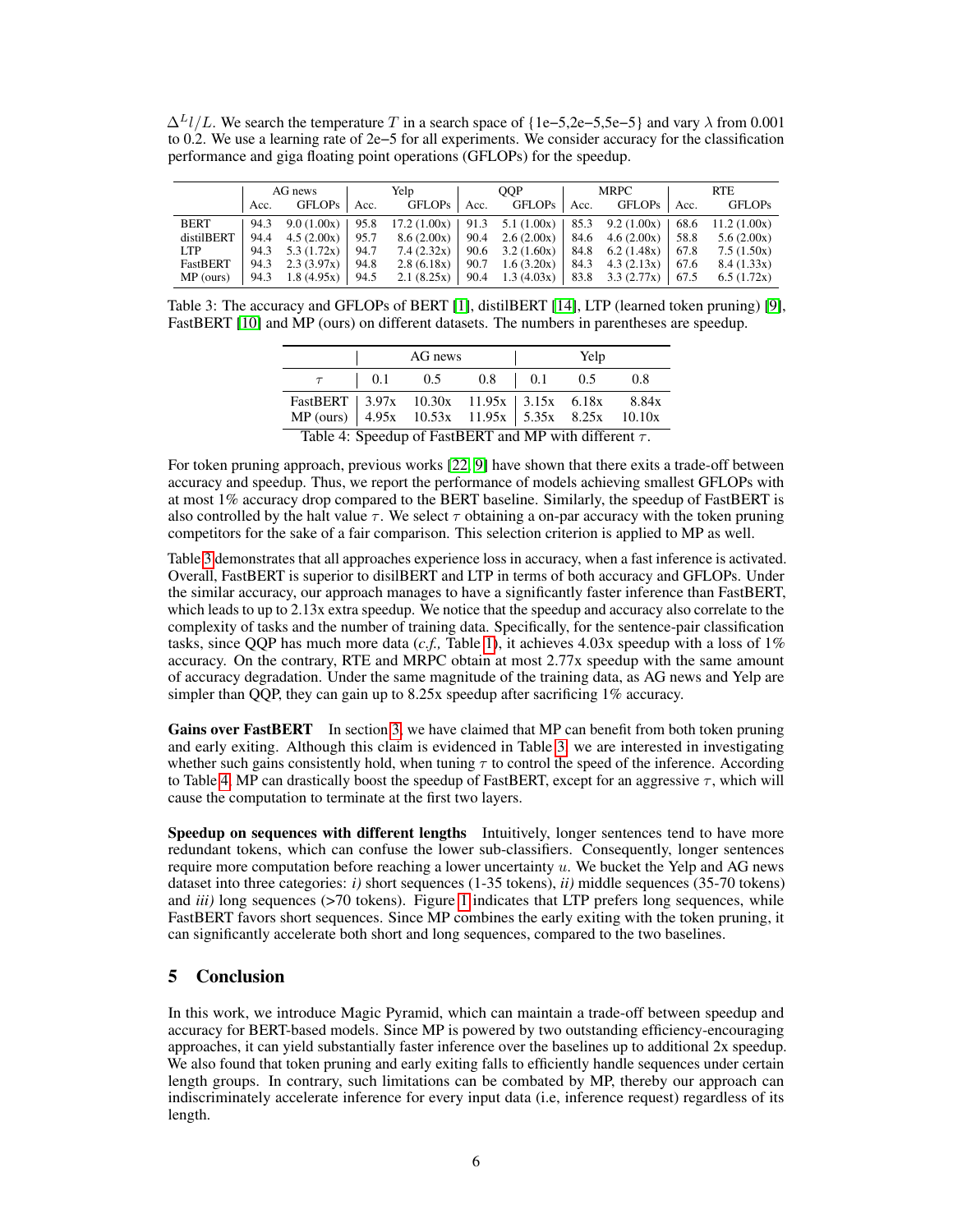#### References

- <span id="page-6-0"></span>[1] Jacob Devlin, Ming-Wei Chang, Kenton Lee, and Kristina Toutanova. Bert: Pre-training of deep bidirectional transformers for language understanding. In *Proceedings of the 2019 Conference of the North American Chapter of the Association for Computational Linguistics: Human Language Technologies, Volume 1 (Long and Short Papers)*, pages 4171–4186, 2019.
- <span id="page-6-4"></span>[2] Angela Fan, Edouard Grave, and Armand Joulin. Reducing transformer depth on demand with structured dropout. In *International Conference on Learning Representations*, 2019.
- <span id="page-6-6"></span>[3] Saurabh Goyal, Anamitra Roy Choudhury, Saurabh Raje, Venkatesan Chakaravarthy, Yogish Sabharwal, and Ashish Verma. Power-bert: Accelerating bert inference via progressive wordvector elimination. In *International Conference on Machine Learning*, pages 3690–3699. PMLR, 2020.
- <span id="page-6-10"></span>[4] Xuanli He, Islam Nassar, Jamie Kiros, Gholamreza Haffari, and Mohammad Norouzi. Generate, annotate, and learn: Generative models advance self-training and knowledge distillation. *arXiv preprint arXiv:2106.06168*, 2021.
- <span id="page-6-14"></span>[5] Geoffrey Hinton, Oriol Vinyals, and Jeff Dean. Distilling the knowledge in a neural network. *arXiv preprint arXiv:1503.02531*, 2015.
- <span id="page-6-5"></span>[6] Lu Hou, Zhiqi Huang, Lifeng Shang, Xin Jiang, Xiao Chen, and Qun Liu. Dynabert: Dynamic bert with adaptive width and depth. *Advances in Neural Information Processing Systems*, 33, 2020.
- <span id="page-6-9"></span>[7] Xiaoqi Jiao, Yichun Yin, Lifeng Shang, Xin Jiang, Xiao Chen, Linlin Li, Fang Wang, and Qun Liu. Tinybert: Distilling bert for natural language understanding. In *Proceedings of the 2020 Conference on Empirical Methods in Natural Language Processing: Findings*, pages 4163–4174, 2020.
- <span id="page-6-11"></span>[8] Yigitcan Kaya, Sanghyun Hong, and Tudor Dumitras. Shallow-deep networks: Understanding and mitigating network overthinking. In Kamalika Chaudhuri and Ruslan Salakhutdinov, editors, *Proceedings of the 36th International Conference on Machine Learning*, volume 97 of *Proceedings of Machine Learning Research*, pages 3301–3310. PMLR, 09–15 Jun 2019.
- <span id="page-6-7"></span>[9] Sehoon Kim, Sheng Shen, David Thorsley, Amir Gholami, Joseph Hassoun, and Kurt Keutzer. Learned token pruning for transformers. *arXiv preprint arXiv:2107.00910*, 2021.
- <span id="page-6-13"></span>[10] Weijie Liu, Peng Zhou, Zhiruo Wang, Zhe Zhao, Haotang Deng, and Qi Ju. Fastbert: a selfdistilling bert with adaptive inference time. In *Proceedings of the 58th Annual Meeting of the Association for Computational Linguistics*, pages 6035–6044, 2020.
- <span id="page-6-1"></span>[11] Yinhan Liu, Myle Ott, Naman Goyal, Jingfei Du, Mandar Joshi, Danqi Chen, Omer Levy, Mike Lewis, Luke Zettlemoyer, and Veselin Stoyanov. Roberta: A robustly optimized bert pretraining approach. *arXiv preprint arXiv:1907.11692*, 2019.
- <span id="page-6-3"></span>[12] Paul Michel, Omer Levy, and Graham Neubig. Are sixteen heads really better than one? *Advances in Neural Information Processing Systems*, 32:14014–14024, 2019.
- <span id="page-6-2"></span>[13] Alec Radford, Jeffrey Wu, Rewon Child, David Luan, Dario Amodei, Ilya Sutskever, et al. Language models are unsupervised multitask learners. *OpenAI blog*, 1(8):9, 2019.
- <span id="page-6-8"></span>[14] Victor Sanh, Lysandre Debut, Julien Chaumond, and Thomas Wolf. Distilbert, a distilled version of bert: smaller, faster, cheaper and lighter. *arXiv preprint arXiv:1910.01108*, 2019.
- <span id="page-6-12"></span>[15] Roy Schwartz, Gabriel Stanovsky, Swabha Swayamdipta, Jesse Dodge, and Noah A Smith. The right tool for the job: Matching model and instance complexities. In *Proceedings of the 58th Annual Meeting of the Association for Computational Linguistics*, pages 6640–6651, 2020.
- <span id="page-6-15"></span>[16] Sheng Shen, Zhen Dong, Jiayu Ye, Linjian Ma, Zhewei Yao, Amir Gholami, Michael W Mahoney, and Kurt Keutzer. Q-bert: Hessian based ultra low precision quantization of bert. In *Proceedings of the AAAI Conference on Artificial Intelligence*, volume 34, pages 8815–8821, 2020.